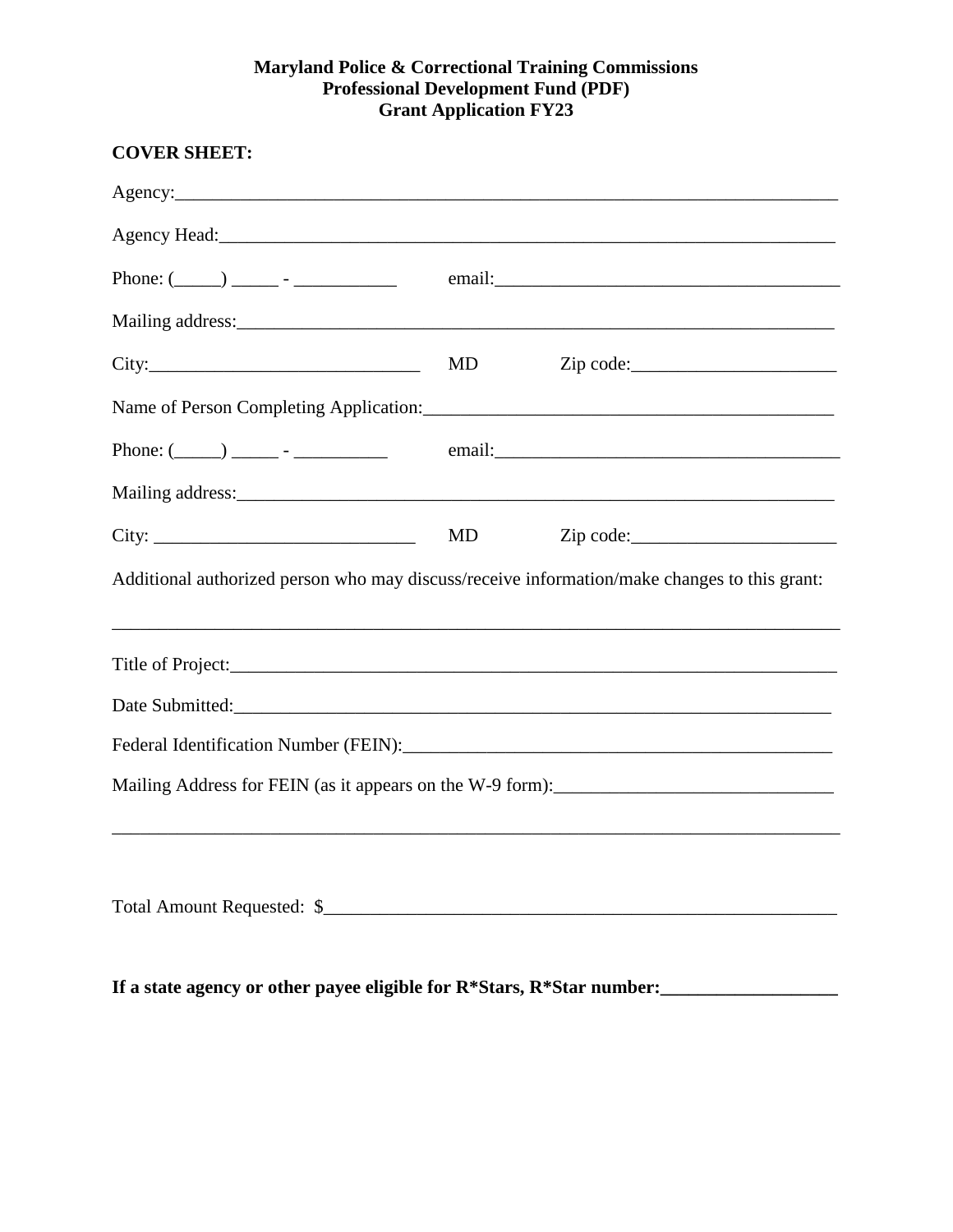## **Professional Development Grant (FY 23) Application**

### **All fields on the Cover Sheet are MANDATORY any form submitted that does not include the information requested above will be returned as incomplete. Grant requests will not be considered unless a COMPLETE application has been submitted.**

To apply for a Professional Development Grant, please complete each section of the application. Should you need assistance with the application, please contact Gary Gardner at (410) 875-3422, Monday through Friday from 8:30 a.m. – 3:30 p.m.

1. **In 3-5 sentences, describe the program or initiative for which the funds will be utilized**.

a. Describe the critical need this program will address.

b. Explain how this program will enhance public safety.

- c. List the primary objectives for the program or initiative.
- d. List any partner agencies.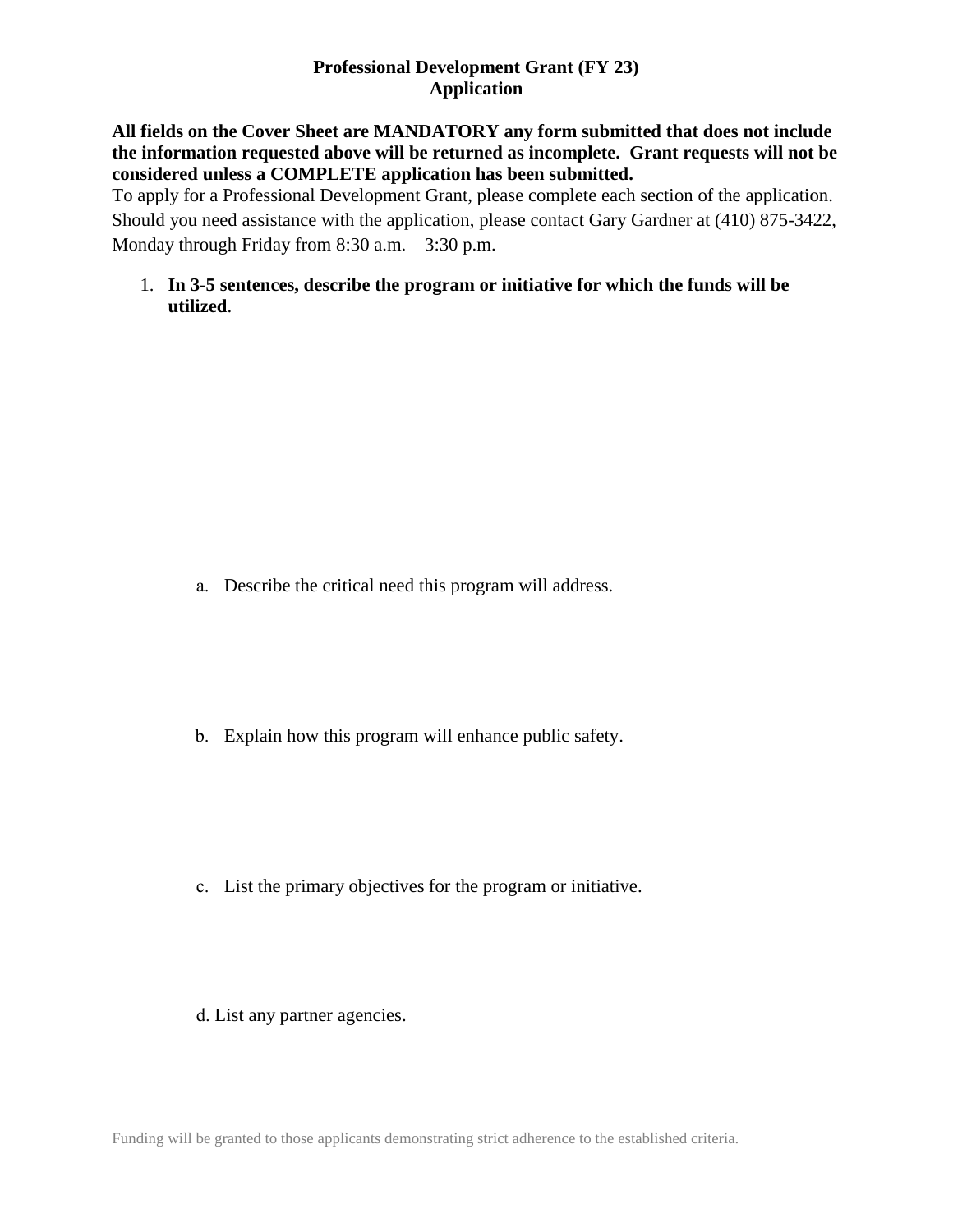## **Professional Development Grant (FY 23) Application**

**2. Describe the goal of the program and how this goal will be accomplished as the result of an award of funds.**

**3. Describe the target audience for the program.**

a. Positions, ranks of participants.

b. Number of attendees.

# **4. Explain the long-term benefits of the program/initiative to be funded.**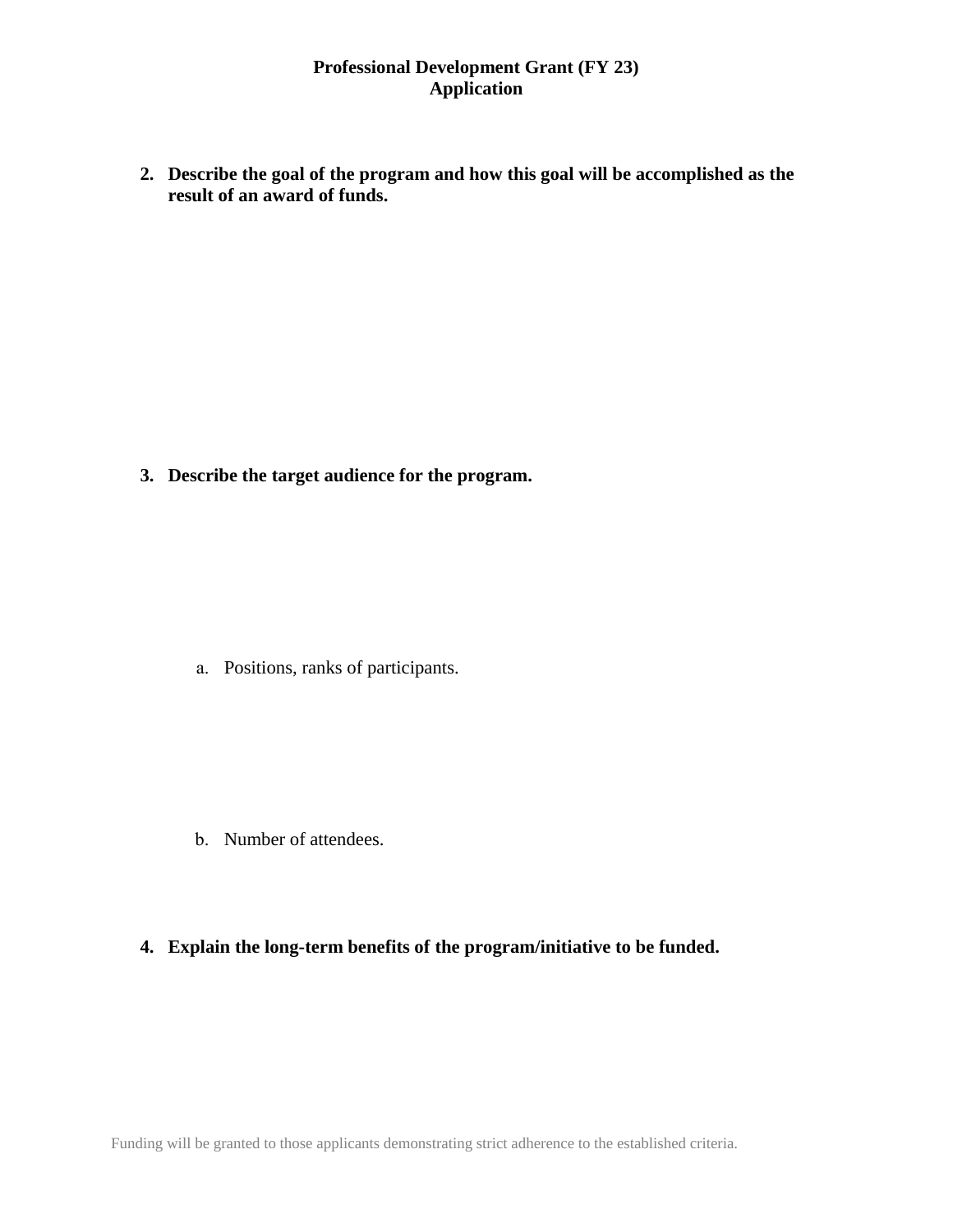### **Professional Development Grant (FY 23) Application**

- a. Describe the impact of attendees' participation on public safety in Maryland and surrounding states (if applicable).
- b. If the program is training for trainers, describe the plans to implement the training in Maryland and surrounding states (if applicable).
- c. If the program is training for trainers, provide a timeline and estimates for when the training will be implemented and approximately how many students it will serve.

| <b>Training Name</b> | Date offered  | <b>Estimated Number of</b> | Open to other        |
|----------------------|---------------|----------------------------|----------------------|
|                      | (approximate) | <b>Students Trained</b>    | agencies (Yes or No) |
|                      |               |                            |                      |

# **5. Include a detailed budget for the project to include:**

| Personnel (Names of staff/rank of personnel utilizing training funds):                       |  |  |
|----------------------------------------------------------------------------------------------|--|--|
|                                                                                              |  |  |
|                                                                                              |  |  |
|                                                                                              |  |  |
|                                                                                              |  |  |
|                                                                                              |  |  |
|                                                                                              |  |  |
| Travel (airfare, hotel, mileage, car rental, or other transportation paid with grant funds): |  |  |
|                                                                                              |  |  |
|                                                                                              |  |  |
|                                                                                              |  |  |
|                                                                                              |  |  |
|                                                                                              |  |  |
| Break-out Room(s)/Other Space that will be paid by grant funds:                              |  |  |
|                                                                                              |  |  |
|                                                                                              |  |  |
|                                                                                              |  |  |

Funding will be granted to those applicants demonstrating strict adherence to the established criteria.